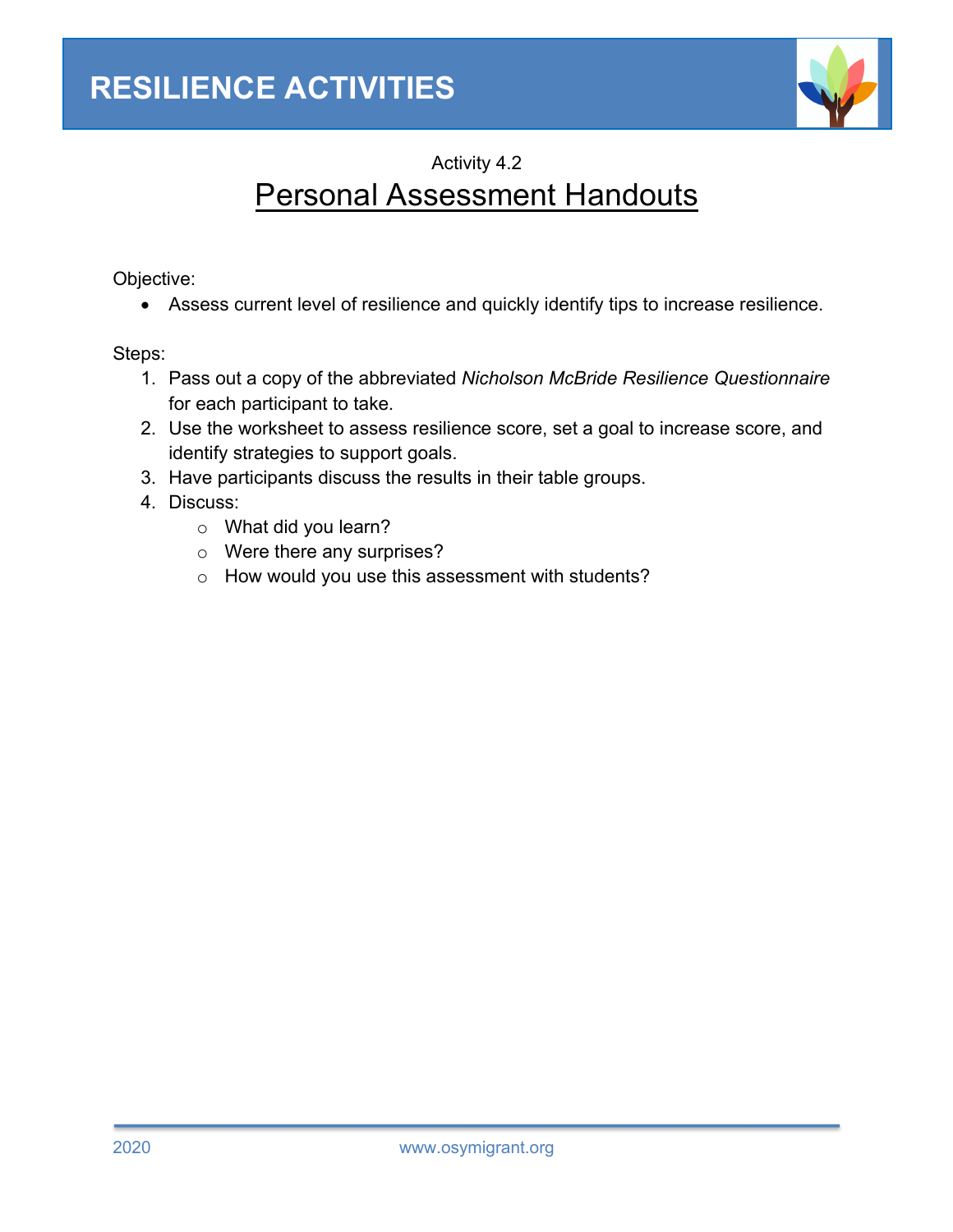

# HANDOUTS Activity 4.2 Personal Assessment Handouts

## **How resilient are you?**

This is an abbreviated version of the *Nicholson McBride Resilience Questionnaire* (NMRQ). For each question, score yourself between 1 and 5, where 1 = strongly disagree and 5 = strongly agree. Be honest. Understanding the specific areas in which you lack resilience will enable you to get the most out of the 10-point booster plan.

| <b>Resilience Questionnaire</b>                                                    | <b>Score</b> |
|------------------------------------------------------------------------------------|--------------|
| 1. In a difficult spot, I turn at once to what can be done to put things<br>right. |              |
| 2. I influence where I can, rather than worrying about what I cannot<br>influence. |              |
| 3. I do not take criticism personally.                                             |              |
| 4. I generally manage to keep things in perspective.                               |              |
| 5. I am calm in a crisis.                                                          |              |
| 6. I am good at finding solutions to problems.                                     |              |
| 7. I would not describe myself as an anxious person.                               |              |
| 8. I do not tend to avoid conflict.                                                |              |
| 9. I try to control events rather than being a victim of circumstances.            |              |
| 10. I trust my intuition.                                                          |              |
| 11. I manage my stress levels well.                                                |              |
| 12. I feel confident and secure in my position.                                    |              |
| TOTAL                                                                              |              |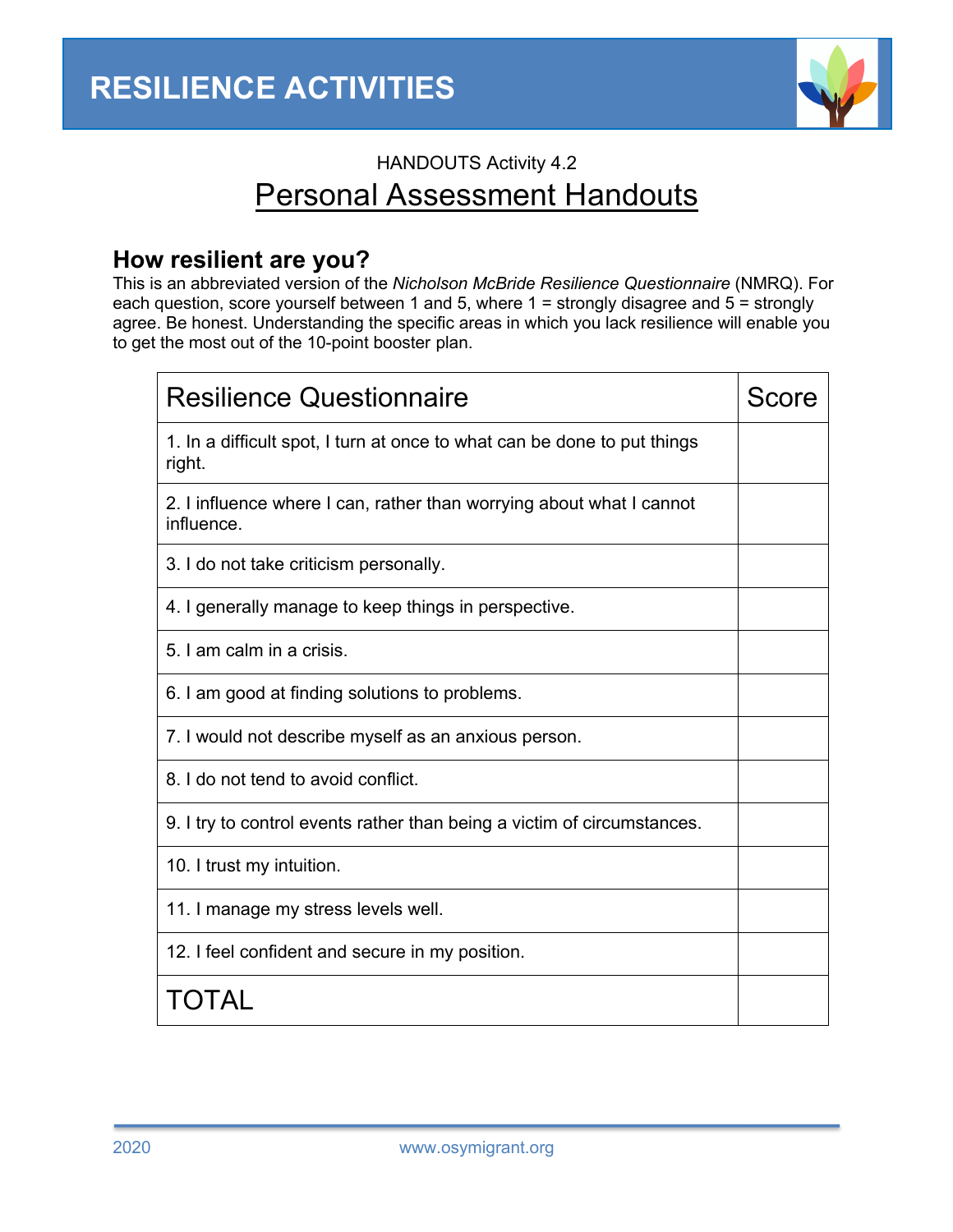

## **Your score:**

| $0 - 37$                                                                                                                                                                                                                                             | $38 - 43$                                                                                                                                                                                                                         | $44 - 48$                                                                                                                                                                                                                                        | $49 - 60$                                                                                                                                                                                                                                          |
|------------------------------------------------------------------------------------------------------------------------------------------------------------------------------------------------------------------------------------------------------|-----------------------------------------------------------------------------------------------------------------------------------------------------------------------------------------------------------------------------------|--------------------------------------------------------------------------------------------------------------------------------------------------------------------------------------------------------------------------------------------------|----------------------------------------------------------------------------------------------------------------------------------------------------------------------------------------------------------------------------------------------------|
| A developing<br>level of<br>resilience.<br>Your<br>score indicates<br>that, although<br>you may not<br>always feel at<br>the mercy of<br>events, you<br>would in fact<br>benefit<br>significantly<br>from developing<br>aspects of your<br>behavior. | An established<br>level of<br>resilience.<br>Your score<br>Indicates that<br>you may<br>occasionally<br>have tough<br>days when you<br>cannot quite<br>make things go<br>your way, but<br>you rarely feel<br>ready to give<br>up. | A strong level<br>of resilience.<br>Your above-<br>average score<br>indicates that<br>you are pretty<br>good at rolling<br>with the<br>punches and<br>you have an<br>impressive<br>track record of<br>turning<br>setbacks into<br>opportunities. | An exceptional<br>level of<br>resilience.<br>Your score<br>indicates<br>that you are<br>very resilient<br>most of the time<br>and rarely fail to<br>bounce back -<br>whatever life<br>throws at you.<br>You believe in<br>making your<br>own luck. |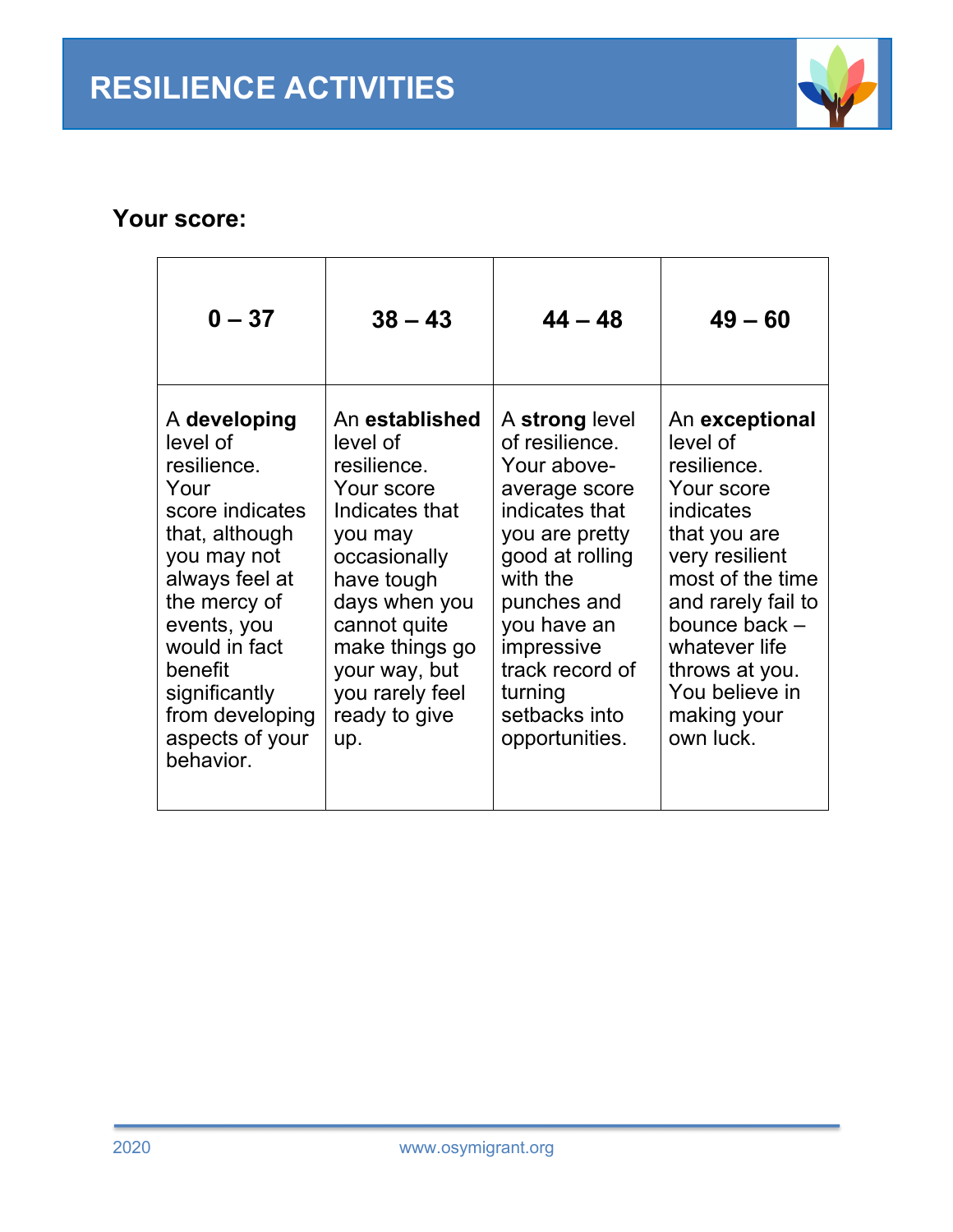

The following 10 steps will help you become more resilient.

- **Visualize success**
- **Boost your self – esteem**
- **Enhance your efficacy, take control**
- **Become more optimistic**
- **Manage stress**
- **Improve decision – making**
- **Ask for help**
- **Deal with conflict**
- **Learn**
- **Be yourself**

## 1. **Visualize success**

Resilient people create their own vision of success. This helps them achieve their goals by providing a clear sense of where they are headed. Your vision needs to be rounded and vibrant and based on what is currently possible; resilient people do not waste time on impossible dreams or seeking things they will never have. They recognize the fine line between stretching goals and unrealistic goals.

### 2. **Boost your self-esteem**

Some people are naturally blessed with high selfesteem. Others – perhaps most of us – need to work on self-esteem, which involves understanding where it comes from and what makes you feel good about yourself. The checklist below may help.

- Identify what you are good at doing. What can you feel positive about?
- Remind yourself of these things regularly.
- Recognize what other people appreciate about you.
- Allow others to praise you and resist the temptation to brush compliments aside.
- When something goes wrong, try to avoid beating yourself up unnecessarily; others will undoubtedly do it first.
- Do not compare yourself with other people.
- When things go well for others feel genuinely pleased for them.
- Enjoy it when something goes better than you thought it would.
- Praise yourself.

### 3. **Take control**

Resilient people believe they can make a difference and be successful. Others suffer from unhelpful beliefs, or 'drag anchors'. There are six of the most common listed on the next page.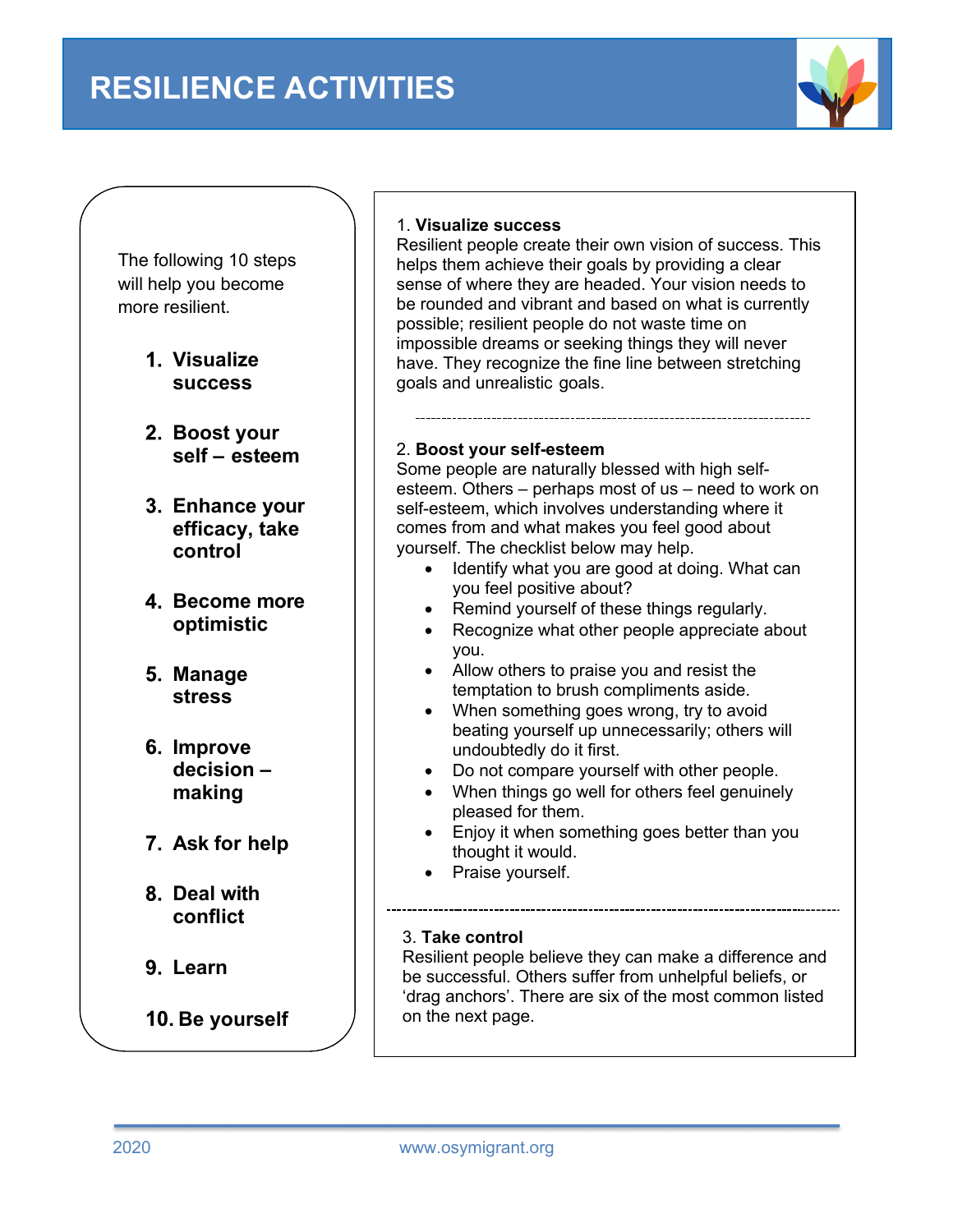

*a. I am the victim of my personal history.* Your past must have an impact but is no excuse for not improving yourself now.

*b. There is so much to do it's not even worth trying.* Life is complex, and you now have to do more with less. As a result, you may come to believe there are simply so many imperatives that you cannot see where to start. Psychologists call this 'agglomeration' – feeling overwhelmed by the volume and complexity of the issues. Break the problem down, establish priorities, and take first things first.

*c. You only get one shot.* Occasionally this may be the case, but not often – especially in circumstances where even the experts cannot predict the right way to go. It then becomes a question of trial and error, always being alert to the worst-case scenario and unintended consequences.

*d. There is a right answer to everything.* – Analysts hope that by scrutinizing data hard enough, the 'correct' answer will emerge. This rarely happens in real life. The danger is that analysis becomes a substitute for, rather than a prelude to, action.

*e. I am on my own.* It is easy to believe that you are the only one suffering and that you have to weather the storm alone. The old adage 'a problem shared is a problem halved' works well in these circumstances; talking things through is a source of strength, not a sign of weakness. *f. This is not fair.* Doctors claim that perpetrators of crimes heal more quickly than their victims. More generally, if you believe you have in some way contributed to a problem, you may feel more motivated to resolve it. If you are not to blame you tend to dwell on the unfairness of the situation rather than on what can be done.

Slip these 'drag anchors' by **reframing**. Recognize when your thinking is negative and immediately turn it around so that it becomes positive.

#### 4. **Become more optimistic**

Optimism is one of the most important characteristics of resilient people; it is vitally important to look on the bright side, have confidence in your own abilities, and salvage what you can from problematic situations.

#### 5. **Manage stress**

Psychologists see stress as an energizing force – up to a point, beyond which it becomes debilitating. Highly resilient people have a higher tipping point and, when things threaten to get them down, they know how to deal with it. Sources of stress are unique to you: to boost your resilience, you need to identify what your stressors are and how to counteract them. There are also personality traits that make some individuals more stress prone. Look at the list below. If you tend towards any of these, discipline yourself to reduce or eliminate them: *-Displaying hostility -Hiding feelings -Being unable to listen properly -Being over-perfectionist -Having difficulty relaxing -Being generally critical*

Stress management falls into two categories – distraction and resolution. Distraction techniques include exercise, breathing deeply, walking, or extracting yourself from the situation. Resolution is focused on solving the problem.